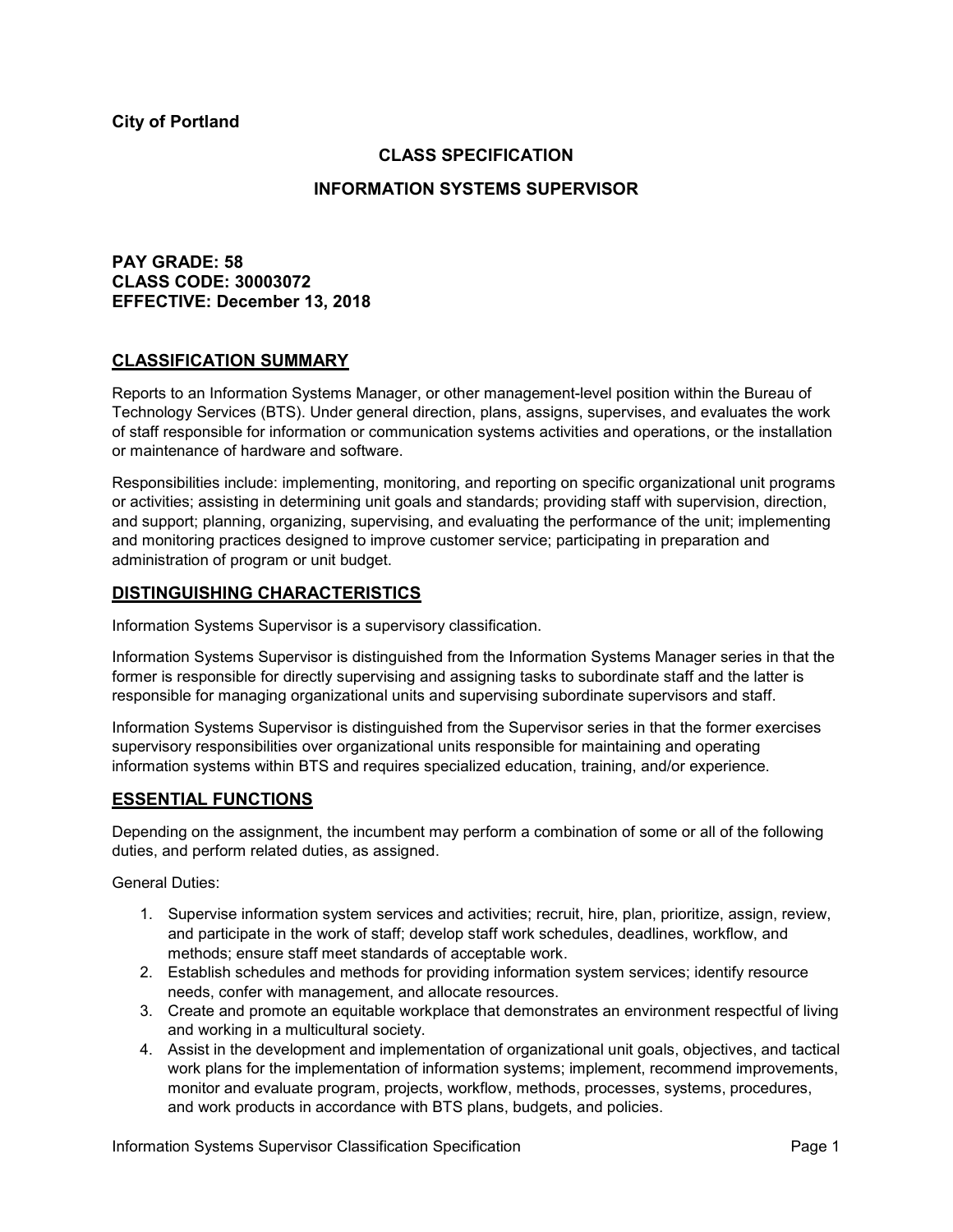- 5. Participate in the development of performance requirements and personal development targets for staff; train and monitor performance; create a positive employee relations environment; ensure that employees are provided with guidance and opportunity to correct deficiencies, and appropriate discipline procedures are implemented; evaluate performance and complete annual performance reviews.
- 6. Oversee and participate in the planning, installation, implementation, and maintenance of computer system hardware, software, data management, and communications solutions; provide technical assistance to system users in accordance with applicable information systems policies, procedures, methods, and techniques.
- 7. Perform the most technical and complex tasks of the unit including serving as project manager on information systems and applications development, support, and implementation projects; perform complex technical troubleshooting to resolve issues with software, hardware, and databases.
- 8. Prepare user manuals and procedures defining system requirements for data collection, system update, and inquiry activities; review documentation to ensure that system requirements are met.
- 9. Ensure program security compliance with federal, state, local, and industry laws, regulations, rules, and policies.
- 10. Participate in the preparation and administration of unit and program budget development, including forecasting resources needed for staffing, equipment, materials, and supplies; monitor budget to expenditures and recommend budget adjustments.
- 11. Review issues with unit policies, including participating in, overseeing, and approving policy updates, changes, and adjustments.
- 12. Assist in the development of policies and procedures; monitor work activities to ensure compliance with standards, policies, and procedures; provide recommendations for changes and improvements.

# **SUPERVISION RECEIVED AND EXERCISED**

The work of this classification is performed under general direction by an Information Systems Manager or other management-level position.

Directly supervises a minimum of four (4) employees.

# **KNOWLEDGE/SKILLS/ABILITIES REQUIRED**

- 1. Knowledge of principles, practices, and techniques of systems analysis, information technology, database, and communications systems management, including application design, hardware and software applications, and equipment.
- 2. Knowledge of principles, practices, and techniques for building and managing an information technology or communication systems operation to meet the needs of a multi-disciplined public agency.
- 3. Knowledge of project management methods, tools, and techniques, including project cost accounting and project change management and control.
- 4. Knowledge of principles and standards of employee supervision, including training, scheduling, and performance evaluation.
- 5. Knowledge of fundamentals and methods of planning, organizing, and allocating work to subordinate staff.
- 6. Ability to install, test, and configure hardware and software application and programs.
- 7. Ability to perform advanced programming and database management duties.
- 8. Ability to effectively communicate, both verbally and in writing; present information, proposals, and recommendations clearly and persuasively.
- 9. Ability to apply analytic and problem-solving skills to independently develop sound decisions, conclusions, and recommendations.